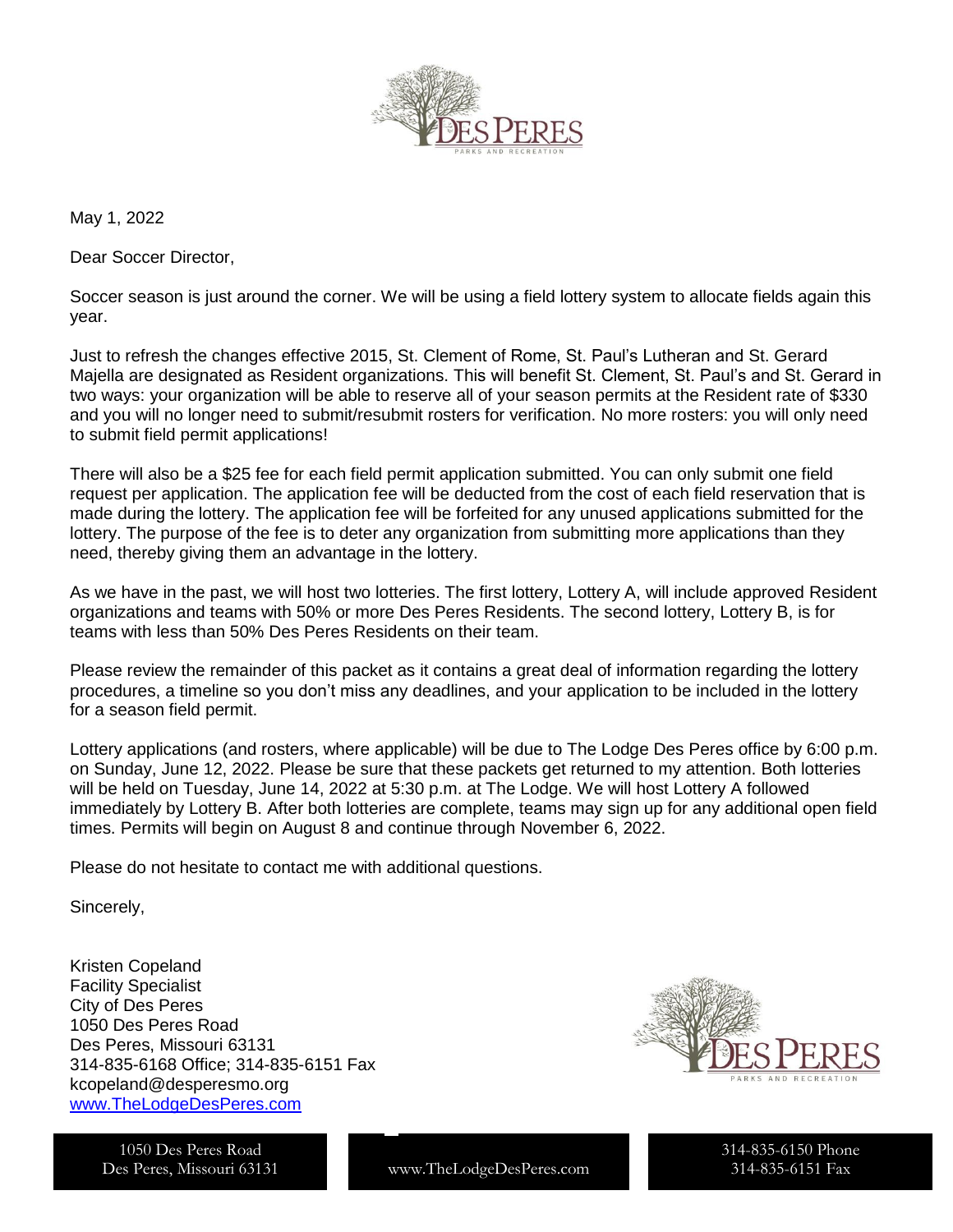

## **City of Des Peres Soccer Field Permit Application**

| <b>Coach Information:</b>  |                                                                                                                                                          |
|----------------------------|----------------------------------------------------------------------------------------------------------------------------------------------------------|
|                            |                                                                                                                                                          |
|                            |                                                                                                                                                          |
|                            |                                                                                                                                                          |
|                            |                                                                                                                                                          |
|                            | Day Phone: () ________________________________Evening Phone: (_______) ________________                                                                  |
| <b>Team Information:</b>   |                                                                                                                                                          |
|                            |                                                                                                                                                          |
|                            |                                                                                                                                                          |
|                            | Resident Team Season Permit \$330 / Non-Resident Team Season Permit \$550<br>Resident Team One-Time Rental \$35 / Non-Resident Team One-Time Rental \$55 |
|                            | See Reverse for Terms and Conditions                                                                                                                     |
| permit application:        | By signing below, I have read and agree to the Des Peres Soccer Field Rental Terms and Conditions outlined in this                                       |
| <b>Applicant Signature</b> | Date                                                                                                                                                     |
| <b>Office Use Only</b>     |                                                                                                                                                          |
|                            | <b>ASSIGNMENT:</b>                                                                                                                                       |
| <b>PAYMENT:</b> Fee: \$    | □ Cash<br>$\Box$ Check #                                                                                                                                 |

CC# Exp. CVV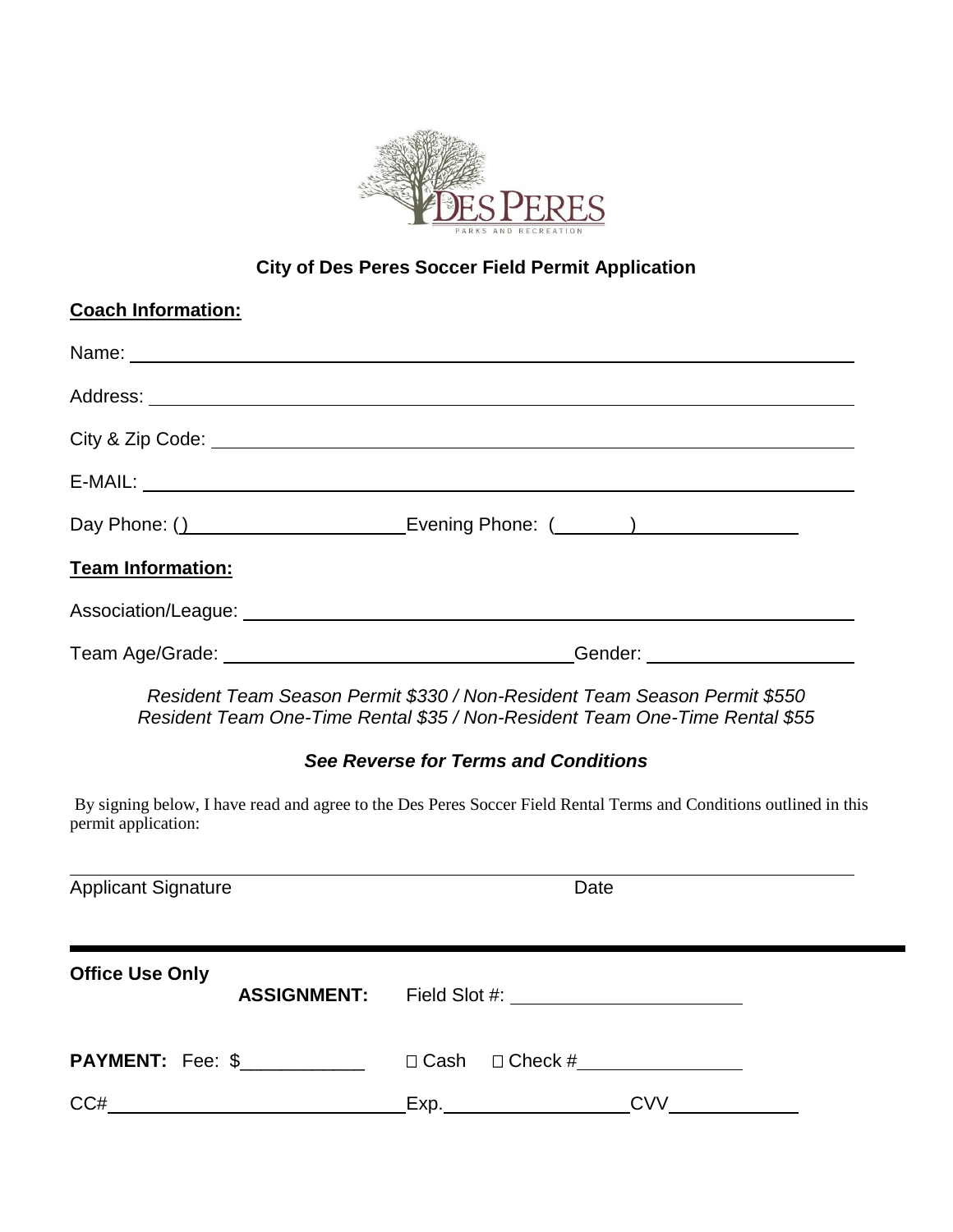## **DES PERES SOCCER FIELD TERMS AND CONDITIONS**

- St. Clement of Rome, St. Paul's Lutheran and St. Gerard Majella are classified as Des Peres Resident organizations and therefore receive the Resident field permit rate.
- There is a \$25 fee for each Resident organization field season permit application submitted.
- You can only submit one field request per application.
- The \$25 application fee will be deducted from the cost of each field reservation that is made during the lottery.
- The \$25 application fee will be forfeited for any unused applications submitted for the lottery.
- Field permit applications submitted by individuals or Non-Resident organizations will not be assessed an application fee.
- Field permit applications submitted by an individual or Non-Resident organization requesting the Resident rate for a season permit are required to submit a team roster with player names and addresses. The roster will be reviewed by Des Peres Parks and Recreation staff to determine if the team qualifies for the Resident season permit rate. A Resident team is defined as a roster that includes at least 50% of Des Peres Resident players.
- A Resident Team season permit is \$330 per team.
- A Non-Resident Team season permit is \$550 per team.
- No refunds will be given for cancelled fields due to weather.
- Reservations are not final until all fees are paid in full.
- There is a \$200 cancellation fee on any fields returned after the lottery is complete.
- The sale/use of any Resident organization field space to/by a third party is strictly prohibited. If field space is used by an organization without a Des Peres field permit, with the exception of permitted organization-related games, the field space will be forfeited without refund.
- There is no private enterprise on public property (i.e. selling concessions, running clinics or camps, etc.).
- Please bring your permit during field use as it may be requested as proof of rental time.
- Field availability is based on City of Des Peres programming needs.
- In case of inclement weather, visit our website at www.TheLodgeDesPeres.com.
- Check the weather information after 3 p.m. on weekdays and after 7 a.m. on Saturdays and after 9 a.m. on Sundays.
	- If the fields are unplayable, you must cancel practice for the day and not use the fields.
- Please bring your own equipment goal nets and field lining are not provided.
- Please clean up all trash after your team uses the field.
- Please use the parking lot; do not park on neighborhood streets.
- Vehicles are not allowed on the park pathways.
- Facilities are available to people of all abilities. Renter may not exclude anyone from participation or subject anyone to discrimination based on race, religion, color, national origin or disability.
- Des Peres Park may be used for soccer games or practices for up to 13U. Both fields are 100 yards long by 55 yards wide.
- Des Peres Park may be used for soccer games or practices.
- Sugar Creek Park (70 yards long by 30 yards wide) and Pioneer Park (70 yards long by 30 yards wide) are restricted for soccer practice only.
- Only 30 players, including coaches, are permitted on the field at one time.
- If there are any problems regarding your field rental, please contact the Facility Specialist at 314-835-6168.
- Failure to abide by facility rules or permit conditions may result in cancellation of the permit without refund.
- To reach Des Peres Public Safety/Police during non-office hours, contact 314-835-6200 with permit issues.

*Kristen Copeland* Facility Specialist City of Des Peres 1050 Des Peres Road, Des Peres, MO 63131 314-835-6168Office / 314-835-6151 Fax kcopeland@desperesmo.org [www.TheLodgeDesPeres.com](http://www.thelodgedesperes.com/)